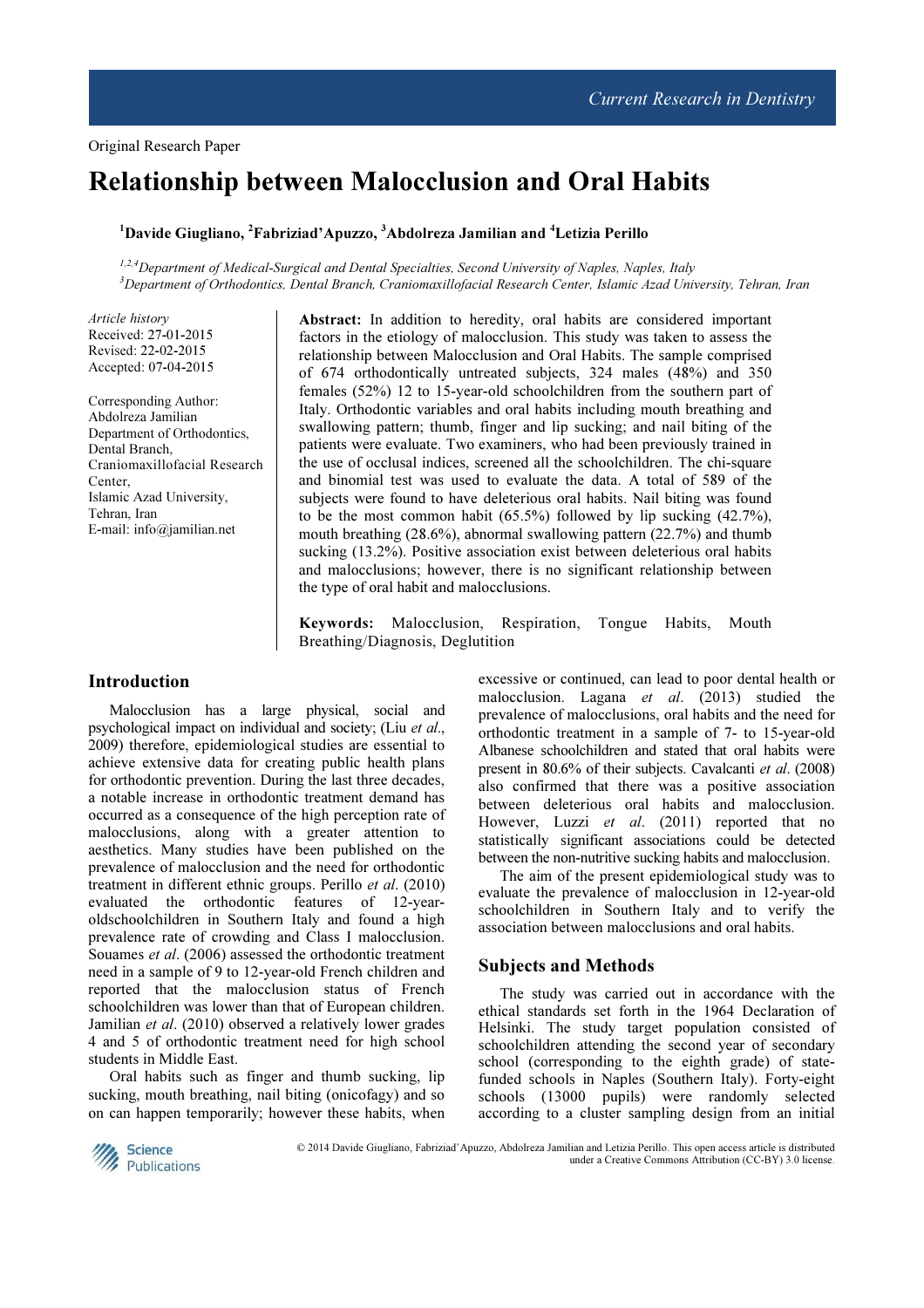pool of 79 schools that had been previously identified by the school district to avoid possible biases ensuing from social heterogeneity. Classes within schools were sampled systematically. All students belonging to the sampled classes were examined, both to improve study feasibility and so as not to discriminate among pupils in the same class. Written consent to the examination was obtained from the children and their parents. Sample size was calculated assuming a 50% prevalence ratio for any characteristics to be estimated and a precision of the estimate of  $\pm 3$  with a 95% confidence interval (sampling from finite population, Query Advisor, v. 4.0, Statistical Solution Ltd, Cork, Ireland). This assumption leads to the highest sample size with the given precision. Nine hundred and eighty-seven students were randomly selected according to a cluster sampling design.

All selected children present at the schools on the day of the examination (867subjects) participated in the study. Students who had already finished their orthodontic treatment and those who were undergoing treatment at the time of the study were excluded. Therefore, the sample for final analysis comprised only 674 orthodontically untreated subjects.

The students were examined at their schools, in a quiet classroom without external interference, under natural or artificial illumination. The examination lasted approximately 15 min per child. The assessment of dental occlusion was carried out using latex gloves, dental mouth mirrors and millimetric rulers. No radiographs, study casts, or previous written records were used. Personal data and information about orthodontic treatment were obtained directly from the students. The clinical examination was carried out by two examiners, who had previously undergone calibration to standardize their procedures.

The orthodontic variables and Oral habits evaluated were as follows.

## Orthodontic Variables

Molar relationship: The relationship between the upper and lower first permanent molars was determined according to Angle's classification. Patients with subdivision malocclusions were included in the Class II or Class III groups on the basis of the predominant occlusal characteristic, or according to the relationship between the canines.

Overiet and Overbite: Values between 0 and 4 mm were considered normal.

Posterior crossbite: A posterior crossbite was diagnosed when there was a crossover of at least one tooth in the posterior segments of the dental arches. A posterior crossbite could be unilateral (right or left) or bilateral.

Scissor bite: A scissor bite was considered to be present when the palatal cusps of the upper molars were positioned buccally in relation to the buccal cusps of the lower molars.

Crowding and diastema: These were recorded for the anterior as well as for the posterior segments. A midlinediastema was considered to be present when there was a space of at least 2 mm between the maxillary central incisors.

### Oral Habits

Oral habits including mouth breathing and swallowing pattern; thumb, finger and lip sucking; and nail biting of the patients were evaluated. The presence of these oral habits was determined independently by two investigators and further confirmed by questioning. The children were observed when completely relaxed. Each assessment was repeated two or three times until the two examiners reached an agreement. Before the oral habit examinations, the parents answered a questionnaire.

Mouth breathing was diagnosed observing lip incompetence at rest, the tension of the oral muscles while closing the lips and dilated nostrils when it was asked to breathe through the nose.

The swallowing pattern was assessed by a method suggested by Melsen *et al.* (1987) the evaluation was done while the child was swallowing saliva or small amounts of water. First, the mandibular movements and the perioral muscle contractions were observed during swallowing. A normal swallowing pattern was characterized by tooth contact and activity of the masseter muscle, with little if any use of the perioral muscles. If a muscle contraction was not registered, the swallowing pattern was considered as abnormal. Each swallowing assessment was repeated 3 times and the consensus opinion was accepted thumb and lip sucking along with nail biting were diagnosed by observing fingers, lip and nails to see if there were any signs indicating persistence of sucking or biting. A questionnaire was also used to confirm the findings.

#### Statistical Methods

Statistical Package for Social Sciences version 20 (SPSS Inc, Chicago, Illinois, USA) was used for data analysis. The chi-square and binomial test was used to evaluate the data.

### **Results**

A total of 867 students from 44 secondary schools in Naples were examined. One hundred and ninety three students were excluded because either they had received orthodontic treatment or were currently undergoing orthodontic treatment. The final sample comprised of 674 subjects, 324 males (48%) and 350 females (52%) 12 to 15-year-old schoolchildren. From the study population, 282 of the males and 307 of the females had deleterious oral habits. Pearson's Chi-square test showed that there was no relationship between gender and oral habits (p<0.791) Table 1. Regarding type of the habit; nail biting (65.5%) was most commonly seen followed by lip sucking (42.7%), mouth breathing (28.6%), abnormal swallowing pattern (22.7%) and thumb sucking (13.2%).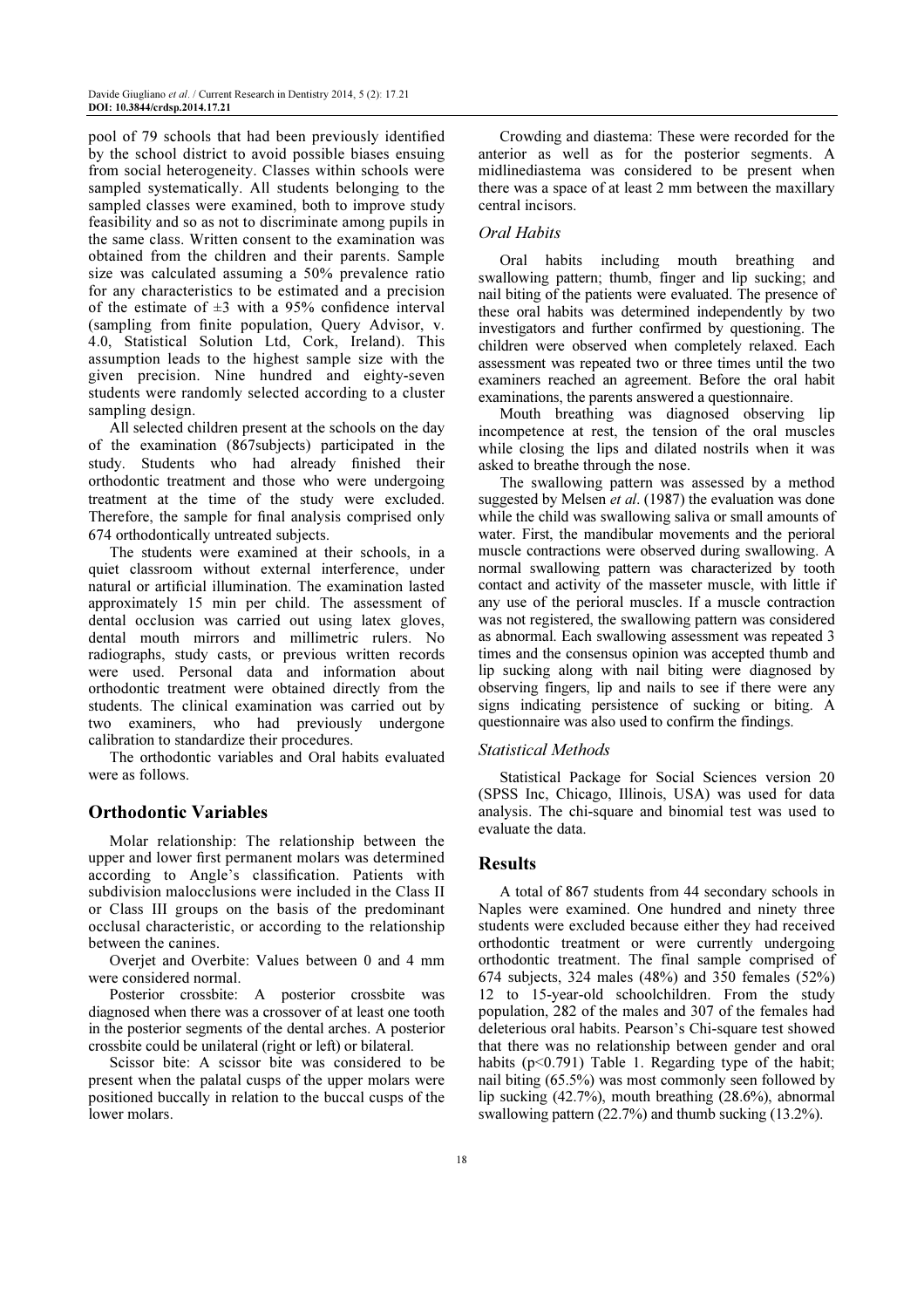The prevalence of each malocclusion in the total sample is reported in Table 2. Tables 3 to 7 show the distribution of deleterious oral habits according to the various types of malocclusions. Pearson's Chi-square test showed that

there were no relationship between the type of oral habit and malocclusions. However, binomial test showed that there were significant relationships between subjects with deleterious oral habits and malocclusions.

## Table 1. Prevalence and distribution of oral habits by gender

| Gender |     | Presence of oral habit                               |    |                                               |       |                                          |         |  |  |  |  |  |  |
|--------|-----|------------------------------------------------------|----|-----------------------------------------------|-------|------------------------------------------|---------|--|--|--|--|--|--|
|        | Yes |                                                      | No |                                               | Total |                                          |         |  |  |  |  |  |  |
|        |     | -----------------------------------<br>$\frac{0}{0}$ |    | ----------------------------<br>$\frac{0}{0}$ |       | -----------------------<br>$\frac{0}{0}$ | P-Value |  |  |  |  |  |  |
| Male   | 282 | 41.8                                                 | 42 | 0.2                                           | 324   | 48.0                                     | 0.791   |  |  |  |  |  |  |
| Female | 307 | 45.6                                                 | 43 | 6.4                                           | 350   | 52.0                                     |         |  |  |  |  |  |  |
| Total  | 589 | 87.4                                                 | 85 | 12.6                                          | 674   | 100.0                                    |         |  |  |  |  |  |  |

#### Table 2. Prevalence of malocclusions in the total sample

|                      |                      | Prevalence                                            |      |                         |
|----------------------|----------------------|-------------------------------------------------------|------|-------------------------|
|                      |                      |                                                       |      |                         |
| Occlusal variables   |                      | N                                                     | $\%$ | 95% Confidence interval |
| Sagittal variables   | CL I Malocclusion    | 415                                                   | 61.6 | 57.9-65.3               |
|                      | CL II Malocclusion   | 237<br>22<br>99<br>573<br>າ<br>146<br>525<br>83<br>18 | 35.2 | 31.4-39.20              |
|                      | CL III Malocclusion  |                                                       | 3.3  | 1.8-4.600               |
|                      | Overjet $> 4$ mm     |                                                       | 14.7 | 12.0-17.50              |
|                      | Overjet 0-4 mm       |                                                       | 85.0 | 82.2-87.70              |
|                      | Overjet $\leq 0$ mm  |                                                       | 0.3  | $0.0 - 0.700$           |
| Vertical variables   | Overbite $> 4$ mm    |                                                       | 21.7 | 18.8-24.80              |
|                      | Overbite 0-4 mm      |                                                       | 77.9 | 74.8-80.7               |
|                      | Overbite $\leq 0$ mm |                                                       | 0.4  | 0-100000                |
| Transverse variables | Unilateral Crossbite |                                                       | 12.3 | 9.9-15.00               |
|                      | Bilateral Crossbite  |                                                       | 2.7  | 1.6-3.900               |
|                      | <b>Scissor Bite</b>  | 18                                                    | 2.7  | 1.5-4.000               |

#### Table 3. Prevalence of oral habit according to dental class

|                     | Mouth<br>Breathing |                 | Abnormal<br>Swallowing |                 | Thumb<br>Sucking |                 | L1D<br>Sucking   |                 | Nail<br><b>Biting</b> |                 |
|---------------------|--------------------|-----------------|------------------------|-----------------|------------------|-----------------|------------------|-----------------|-----------------------|-----------------|
| Oral habit          |                    |                 |                        | --------------- |                  |                 |                  |                 |                       |                 |
| Problem             | Yes<br>$n = 193$   | No<br>$n = 481$ | Yes<br>$n = 153$       | No<br>$n = 521$ | Yes<br>$n = 89$  | Nο<br>$n = 585$ | Yes<br>$n = 288$ | No<br>$n = 386$ | Yes<br>$n = 442$      | No<br>$n = 232$ |
| CL I Malocclusion   | 114                | 301             | 97                     | 318             | 56               | 359             | 179              | 236             | 274                   | 141             |
| CL II Malocclusion  | 74                 | 163             | 49                     | 188             | 27               | 210             | 102              | 135             | 152                   | 85              |
| CL III Malocclusion |                    |                 |                        | 15              |                  | 16              |                  | 15              | 16                    |                 |
| P value             | 0.490              |                 | 0.427                  |                 | 0.105            |                 | 0.575            |                 | 0.686                 |                 |

| Table 4. Prevalence of oral habit according to overjet |                  |           |            |           |          |           |           |           |               |           |
|--------------------------------------------------------|------------------|-----------|------------|-----------|----------|-----------|-----------|-----------|---------------|-----------|
|                                                        | Mouth            |           | Abnormal   |           | Thumb    |           | Lip.      |           | Nail          |           |
|                                                        | <b>Breathing</b> |           | Swallowing |           | Sucking  |           | Sucking   |           | <b>Biting</b> |           |
| Oral habit                                             | Yes              | Nο        | Yes        | No        | Yes      | No        | Yes       | No        | Yes           | No.       |
| Problem                                                | $n = 193$        | $n = 481$ | $n = 153$  | $n = 521$ | $n = 89$ | $n = 585$ | $n = 288$ | $n = 386$ | $n = 442$     | $n = 232$ |
| Overjet $> 4$ mm                                       |                  |           |            |           |          |           |           |           |               |           |
| Overjet 0-4 mm                                         | 155              | 418       | 129        | 444       | 81       | 492       | 245       | 328       | 381           | 192       |
| Overjet $\leq 0$ mm                                    | 38               | 61        | 23         | 76        |          | 91        | 43        | 56        | 59            | 40        |
| P value                                                | 0.067            |           | 0.645      |           | 0.222    |           | 0.469     |           | 0.243         |           |

#### Table 5. Prevalence of oral habit according to overbite

|                      | Mouth<br>breathing   |           | Abnormal<br>swallowing |           | Thumb<br>sucking |           | $\sqcup$ 1D<br>sucking |           | Nail<br>biting |           |
|----------------------|----------------------|-----------|------------------------|-----------|------------------|-----------|------------------------|-----------|----------------|-----------|
|                      | -------------------- |           |                        |           |                  |           |                        |           |                |           |
| Oral habit           | Yes                  | Nο        | Yes                    | No        | Yes              | No        | Yes                    | No        | Yes            | No        |
| Problem              | $n = 193$            | $n = 481$ | $n = 153$              | $n = 521$ | $n = 89$         | $n = 585$ | $n = 288$              | $n = 386$ | $n = 442$      | $n = 232$ |
| Overbite $> 4$ mm    | 1.000                |           | .000                   |           | 0.000            |           | 000.1                  |           | 0.0001         |           |
| Overbite 0-4 mm      | 149.000              | 376       | 120.000                | 405       | 72.000           | 453       | 222.000                | 303       | 346.000        | 179       |
| Overbite $\leq 0$ mm | 43.000               | 103       | 32.000                 | 114       | 17.000           | 129       | 65.000                 | 81        | 95.000         |           |
| P value              | 0.953                |           | 0.882                  |           | 0.642            |           | 0.843                  |           | 0.491          |           |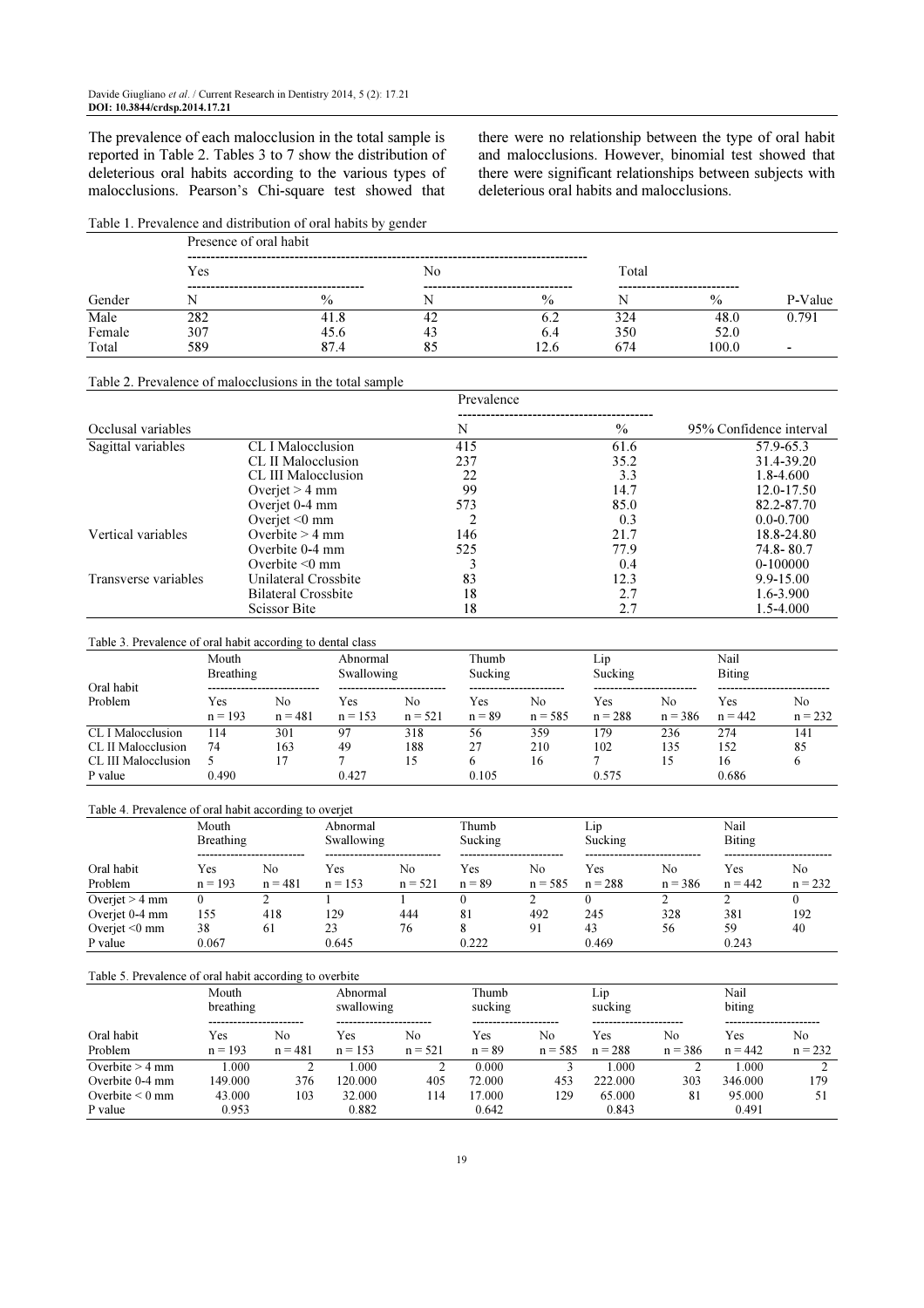| Table 6. Prevalence of oral habit according to cross bite   |                            |                             |                            |                             |                           |                  |                            |                             |                            |                             |
|-------------------------------------------------------------|----------------------------|-----------------------------|----------------------------|-----------------------------|---------------------------|------------------|----------------------------|-----------------------------|----------------------------|-----------------------------|
|                                                             | Mouth<br><b>Breathing</b>  |                             | Abnormal<br>Swallowing     |                             | Thumb<br>Sucking          |                  | Lip<br>Sucking             |                             | Nail<br><b>Biting</b>      |                             |
| Oral habit<br>Problem                                       | <b>Yes</b><br>$n = 193$    | No<br>$n = 481$             | <b>Yes</b><br>$n = 153$    | N <sub>0</sub><br>$n = 521$ | <b>Yes</b><br>$n = 89$    | No.<br>$n = 585$ | Yes<br>$n = 288$           | N <sub>0</sub><br>$n = 386$ | Yes<br>$n = 442$           | N <sub>0</sub><br>$n = 232$ |
| Cross Bite<br>Non-Cross Bite<br>P value                     | 33.000<br>160.000<br>0.330 | 68<br>413                   | 29.000<br>124.000<br>0.118 | 72<br>449                   | 11.000<br>78.000<br>0.456 | 90<br>495        | 47.000<br>241.000<br>0.402 | 54<br>332                   | 68.000<br>374.000<br>0.688 | 33<br>199                   |
| Table 7. Prevalence of oral habit according to scissor bite |                            |                             |                            |                             |                           |                  |                            |                             |                            |                             |
|                                                             | Mouth<br>breathing         |                             | Abnormal<br>swallowing     |                             | Thumb<br>sucking          |                  | Lip<br>sucking             |                             | Nail<br>biting             |                             |
| Oral habit<br>Problem                                       | Yes<br>$n = 193$           | N <sub>0</sub><br>$n = 481$ | Yes<br>$n = 153$           | N <sub>0</sub><br>$n = 521$ | Yes<br>$n = 89$           | No.<br>$n = 585$ | Yes<br>$n = 288$           | N <sub>0</sub><br>$n = 386$ | Yes<br>$n = 442$           | No.<br>$n = 232$            |
| Scissor bite<br>Non-Scissor bite                            | 6.000<br>187.000           | 12<br>469                   | 3.000<br>150.000           | 15<br>506                   | 2.000<br>87.000           | 16<br>569        | 9.000<br>279.000           | 9<br>377                    | 11.000<br>431.000          | 7<br>225                    |

P value 0.655 0.536 0.790 0.527 0.686

Table 8. Distribution of malocclusions according to the presence of deleterious oral habits

|                      | Oral habit     |               |          |               |         |  |  |  |  |
|----------------------|----------------|---------------|----------|---------------|---------|--|--|--|--|
|                      | Present        |               | Absent   |               |         |  |  |  |  |
| Type of malocclusion | N              | $\frac{0}{0}$ | N        | $\frac{0}{0}$ | P-Value |  |  |  |  |
| CL I Malocclusion    | 360            | 53.4          | 55       | 8.1           | 0.001   |  |  |  |  |
| CL II Malocclusion   | 208            | 30.9          | 29       | 4.3           | 0.001   |  |  |  |  |
| CL III Malocclusion  | 21             | 3.1           |          | 0.1           | 0.001   |  |  |  |  |
| Overjet $> 4$ mm     | 89             | 13.2          | 10       | 1.5           | 0.001   |  |  |  |  |
| Overjet 0-4 mm       | 498            | 73.9          | 75       | 11.1          | 0.001   |  |  |  |  |
| Overjet $\leq 0$ mm  | $\overline{c}$ | 0.3           | $\theta$ | 0.0           |         |  |  |  |  |
| Overbite $> 4$ mm    | 125            | 18.9          | 21       | 3.1           | 0.001   |  |  |  |  |
| Overbite 0-4 mm      | 462            | 68.5          | 63       | 9.3           | 0.001   |  |  |  |  |
| Overbite $\leq 0$ mm |                | 0.3           |          | 0.1           |         |  |  |  |  |
| Cross Bite           | 92             | 13.6          | 9        | 1.3           | 0.001   |  |  |  |  |
| Non-Cross Bite       | 497            | 73.7          | 76       | 11.3          | 0.001   |  |  |  |  |
| <b>Scissor Bite</b>  | 15             | 2.2           | 3        | 0.5           | 0.008   |  |  |  |  |
| Non-Scissor Bite     | 584            | 86.6          | 72       | 10.7          | 0.001   |  |  |  |  |

## Discussion

Oral habits such as mouth breathing, abnormal swallowing, thumb sucking, lip sucking and nail biting can have direct influence onquality of life and can affect the stomatognathic system of the body (Agarwal *et al.*, 2014). The present study represents an epidemiological survey carried out on an Italian population (Table 8). This study showed that significant relationships existed between deleterious oral habits and malocclusions. In a similar study, (Aznar et al., 2006) evaluated the relationship between arch width and certain oral habits in 3 to 6 year-old children and found that a dummy habit leads to a reduction in maxillary arch width and mouth breathing causes a reduction in the size of both arches.

Cavalcanti et al. (2008) studied the associations between malocclusions and deleterious oral habits in preschool children in Brazil and found a high prevalence of malocclusions in a pediatric population under the age of 5 and a positive association with deleterious oral habits.

In the current study the total prevalence rate for oral habits was found to be 84.7%. This amount is similar and comparable to other studies. Hebling *et al.* (2008) conducted an epidemiological study in a sample of 5-year-old children attending preschools and reported that deleterious oral habits were observed in 83.1% of the children.

In this study, the highest prevalence of deleterious oral habit was for nail biting, which was common in more than 65% of the subjects and the lowest prevalence was for thumb sucking which was common in only 13% of the subjects. The habit of mouth breathing was seen among 28.6% of study population and the results were significantly higher when compared to the findings of the study done by Garde *et al.* (2014) in among 6 to 12 year old children who found the habit in only 4.3% of their population. This huge difference might lie in the difference between the methodologies of the researches and the fact that in the current study even subject with mixed mouth and nasal breathing were considered as